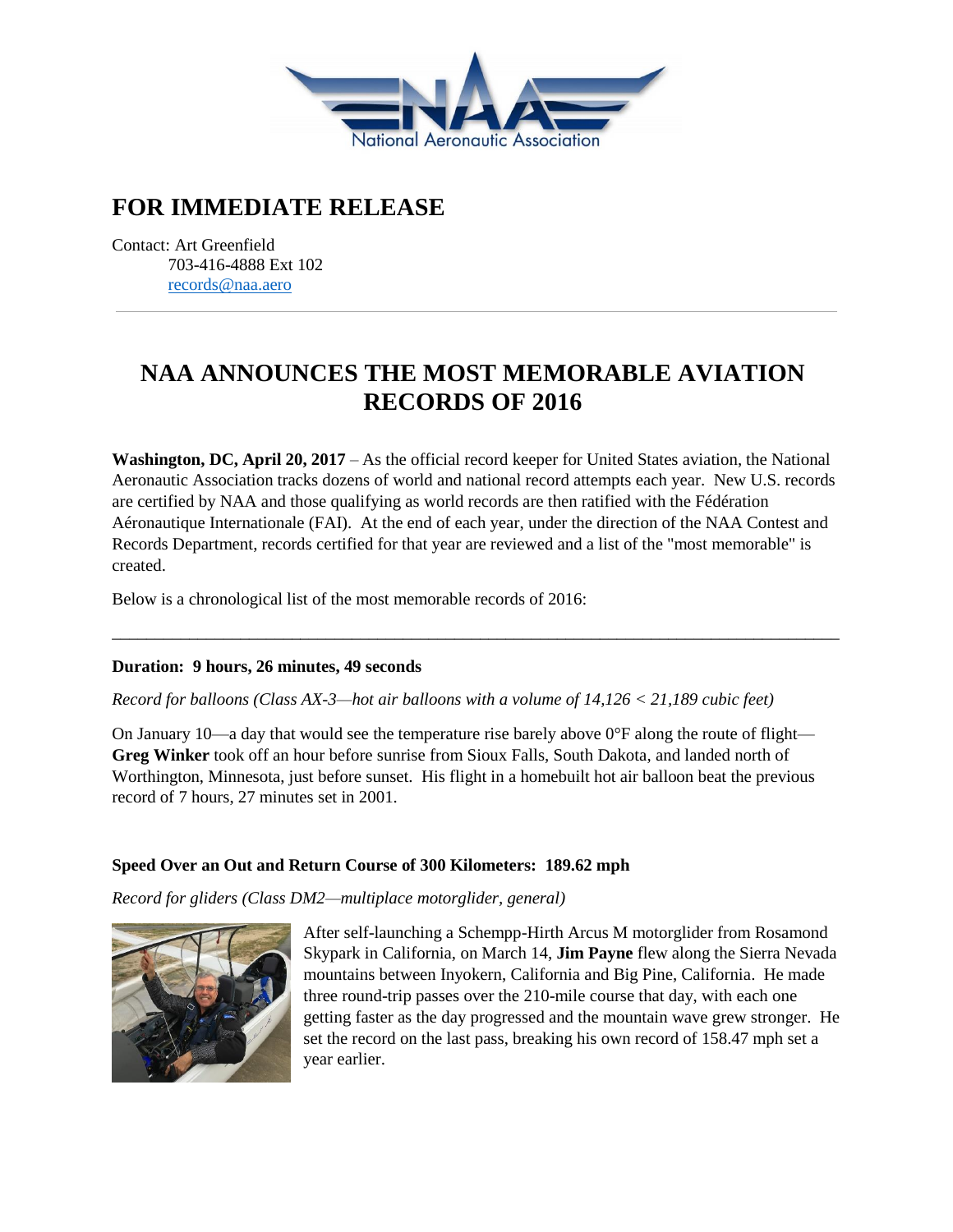#### **Speed Over a 2,000 Kilometer Closed Course: 291.09 mph**

*Record for airplanes (Class C-1.d, Group I—piston engine airplanes weighing 3,858 < 6,614 pounds)*



**John Brush** made a non-stop flight from Colorado Springs, Colorado to a turnpoint near Blue Earth, Minnesota, and back to Colorado Springs on May 20, flying a Smith Aerostar 601P. The flight covered 1,249 miles in 4 hours, 17 minutes. He beat the previous record of 272 mph, set in 1975.

#### **Duration: 12 hours, 46 minutes, 29 seconds**

*Record for model aircraft (Class F5—radio-controlled airplane, electric motor with a combination of currents)*

Just before 7 a.m. on September 19, **Andre Mellin** hand launched his model airplane (named "EXACTLY-H") from a field near Liberty, Indiana. With **Dave Brown** initially at the controls for takeoff, the two took turns flying throughout the day, landing just after sunset. The 15.8-foot wingspan model weighed just under 9 pounds and was powered by a hydrogen fuel cell and 40 lithium-ion batteries. They beat the previous record of 8 hours, 29 minutes set two months earlier.

#### **Speed Over a 1,000 Kilometer Closed Course: 138.05 mph**

*Record for rotorcraft (Class E-1.c, Group I—piston engine helicopter weighing 2,205 < 3,858 pounds)*

Departing from Missouri's Cape Girardeau Regional Airport on October 29, **Paul Salmon** flew a Robinson R44 Raven II to Hope, Arkansas and then returned to Cape Girardeau. The non-stop flight covered 667 miles in 4 hours, 50 minutes. He broke the previous record of 64 mph set in 1953.

#### **Largest Formation, Night: 40 skydivers**

#### *Record for parachuting (Class G-2—nighttime formation skydiving, general)*

On the evening of November 11, 40 skydivers (including organizer **Steve Woodford**) jumped from two Twin Otters at more than 16,000 feet above Eloy, Arizona. With help from a nearly-full supermoon and color-coded LED lights affixed to their harnesses, they all joined together in a freefall formation before deploying their parachutes for landing. This was the first record set in this new nighttime classification.